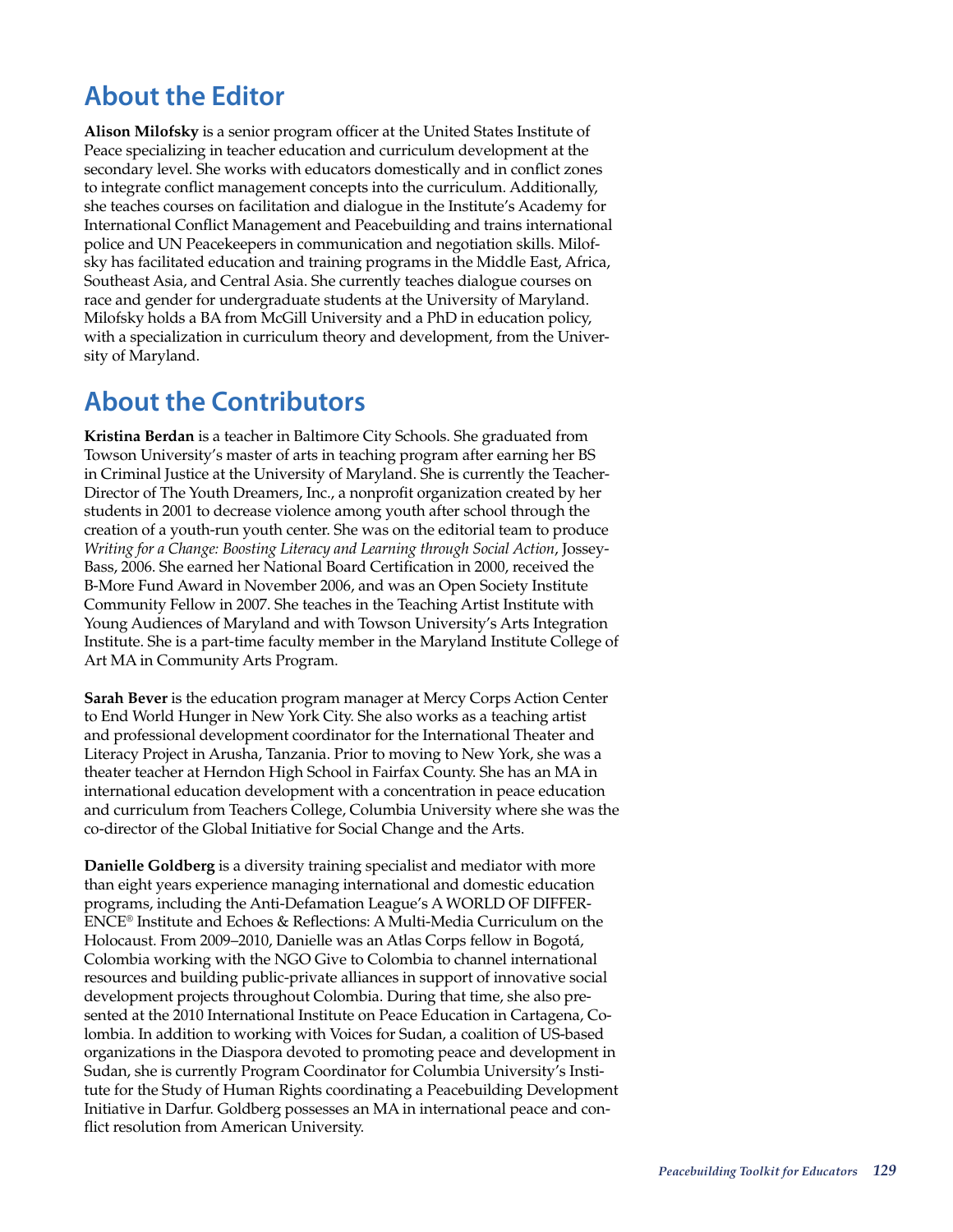**Nora Gordon** has been studying and practicing conflict resolution for a decade. She is the assistant to the ambassador from Afghanistan to the United Nations. Nora holds a master's in international affairs with a focus on conflict resolution from Columbia University's School of International and Public Affairs. She majored in peace and conflict Studies at UC Berkeley and has worked on peacebuilding projects in Timor-Leste, Liberia, Rwanda, Brazil, the West Bank, Syria, the Brazilian Amazon, and New York. In Rwanda she assisted with leadership trainings and helped facilitate dialogue for high-level government and NGO leaders. Through the Women's Refugee Commission, Nora designed facilitation tools in Liberia for job training programs. Nora spent three years coordinating programs for the peace education organization, Brooklyn For Peace. She spent summer 2009 researching in Timor-Leste with Columbia's Center for International Conflict Resolution. With the U.S.-Syria Grassroots Diplomacy Program, she co-facilitated conflict resolution workshops in Syria.

**Illana Lancaster** is an assistant professor in the international training and education program in the School of Education, Training, and Health at American University in Washington, DC. As a Peace Corps Volunteer, she taught English in a community junior secondary school in Botswana. Her teaching career includes instructing at Bell Multicultural High School (now Columbia Heights Education Center), Koc University in Istanbul, Montgomery College in Maryland, and the University of Maryland. She also has worked as a curriculum specialist focusing on curricula development for English language learners. Lancaster holds a BA from the University of Virginia, an M.Ed. from The George Washington University, and a PhD in international education policy from the University of Maryland. Her current research interests include gender, urban education, critical race theory, and social-spatial analysis.

In her sixth year of teaching seventh grade social studies and eighth grade ethics at Green Acres School, **Adriana Murphy** completed her master's degree in Private School Leadership from Columbia University Teachers College. She is dean of the 7/8 Unit and director of service learning. She earned a bachelor's degree in history from Bishop's University in Quebec and a master's degree in peace, development, and international conflict management at the Universitat Jaume I in Spain. A strong proponent of children's ethical development, she published two books in two years: *Highly Effective Character Education Programs in Independent Schools* and *Twenty-One for Teens, Case Studies for Students in Grades 7–12*. Prior to teaching, Murphy observed elections in El Salvador and Serbia. She also served in the AmeriCorps National Civilian Community Corps as a Team Leader.

A native of Michigan, **Terese Trebilcock** received her bachelor's degree in political science, economics minor, from the University of Michigan, and her master of public policy, international emphasis, also from the University of Michigan. She has worked as project manager for the Institute of Social Research, as an Intelligence Officer (political-economic analyst on Latin America) for the Central Intelligence Agency, and, for the past fourteen years, as a high school social studies teacher in Baltimore County, Maryland. She sponsors the History Club and the Hereford Philosophical Society. She has been lucky enough to have lived overseas, and continues to enjoy traveling, reading, needlework, and her family. She has been married to her husband, Craig, an immigration attorney and colonel in the Army's JAG Corps, for twenty-seven years, and is devoted to her sons, Aubrey, a junior at the University of Wisconsin, and Joseph, a freshman at Indiana University of Pennsylvania.